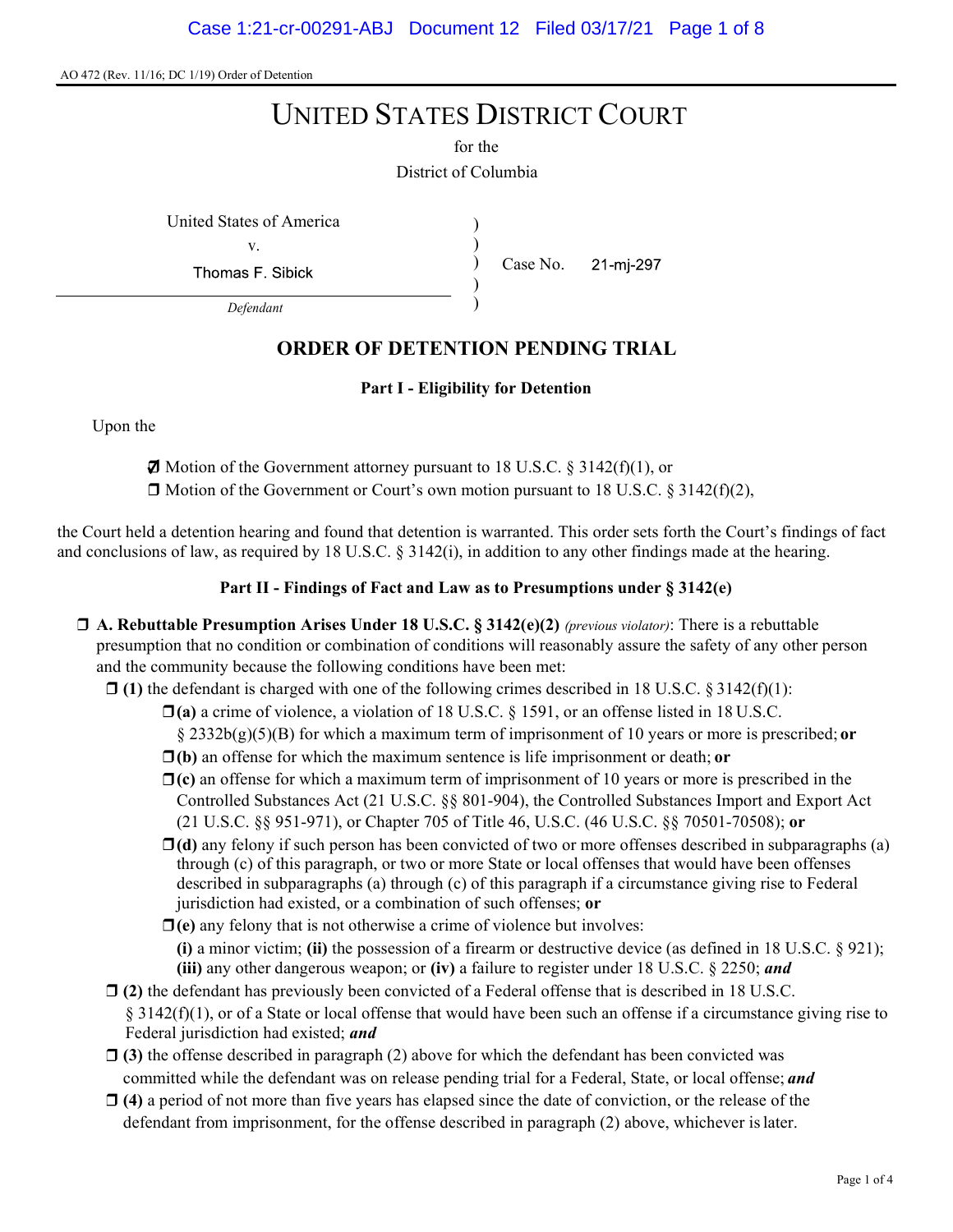- $\Box$  **B. Rebuttable Presumption Arises Under 18 U.S.C. § 3142(e)(3)** (narcotics, firearm, other offenses): There is a rebuttable presumption that no condition or combination of conditions will reasonably assure the appearance of the defendant as required and the safety of the community because there is probable cause to believe that the defendant committed one or more of the following offenses:
	- $\Box$  (1) an offense for which a maximum term of imprisonment of 10 years or more is prescribed in the Controlled Substances Act (21 U.S.C. §§ 801-904), the Controlled Substances Import and Export Act (21 U.S.C. §§ 951-971), or Chapter 705 of Title 46, U.S.C. (46 U.S.C. §§ 70501-70508);
	- □ (2) an offense under 18 U.S.C. §§ 924(c), 956(a), or 2332b;
	- $\Box$  (3) an offense listed in 18 U.S.C. § 2332b(g)(5)(B) for which a maximum term of imprisonment of 10 years or more is prescribed;
	- (4) an offense under Chapter 77 of Title 18, U.S.C. (18 U.S.C. §§ 1581-1597) for which a maximum term of imprisonment of 20 years or more is prescribed; or
	- $\Box$  (5) an offense involving a minor victim under 18 U.S.C. §§ 1201, 1591, 2241, 2242, 2244(a)(1), 2245, 2251, 2251A, 2252(a)(1), 2252(a)(2), 2252(a)(3), 2252A(a)(1), 2252A(a)(2), 2252A(a)(3), 2252A(a)(4), 2260, 2421, 2422, 2423, or 2425.

#### C. Conclusions Regarding Applicability of Any Presumption Established Above

- The defendant has not introduced sufficient evidence to rebut the presumption above, and detention is ordered on that basis, with the evidence or argument presented by the defendant summarized in Part III.C.
- $\Box$  The defendant has presented evidence sufficient to rebut the presumption, but after considering the presumption and the other factors discussed below, detention is warranted for the reasons summarized in Part III.

#### OR

 $\Box$  The defendant has not presented sufficient evidence to rebut the presumption. Moreover, after considering the presumption and the other factors discussed below, detention is warranted for the reasons summarized in Part III.

#### Part III - Analysis and Statement of the Reasons for Detention

- A. After considering the factors set forth in 18 U.S.C. § 3142(g) and the information presented at the detention hearing, the Court concludes that the defendant must be detained pending trial because the Government has proven:
	- By clear and convincing evidence that no condition or combination of conditions of release will reasonably assure the safety of any other person and the community.
	- By a preponderance of evidence that no condition or combination of conditions of release will reasonably assure the defendant's appearance as required.
- B. In addition to any findings made on the record at the hearing, the reasons for detention include the following:
	- $\boldsymbol{\Box}$  Weight of evidence against the defendant is strong
	- $\boldsymbol{\nabla}$  Subject to lengthy period of incarceration if convicted
	- $\boldsymbol{\mathcal{F}}$  Prior criminal history
	- $\Box$  Participation in criminal activity while on probation, parole, or supervision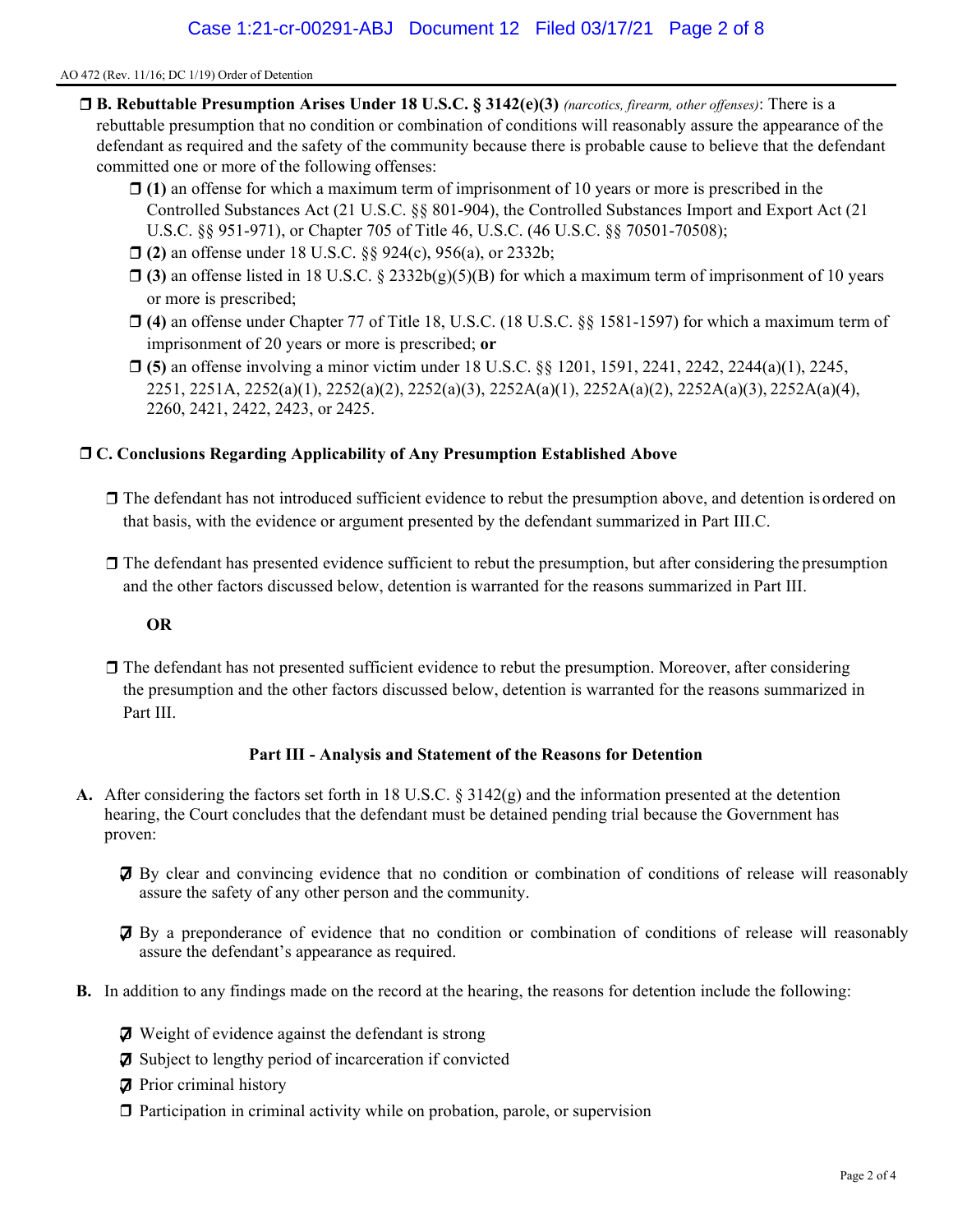- $\Box$  History of violence or use of weapons
- □ History of alcohol or substance abuse
- $\square$  Lack of stable employment
- $\Box$  Lack of stable residence
- $\Box$  Lack of financially responsible sureties
- $\Box$  Lack of significant community or family ties to this district
- $\square$  Significant family or other ties outside the United States
- Lack of legal status in the United States
- Subject to removal or deportation after serving any period of incarceration
- $\Box$  Prior failure to appear in court as ordered
- $\Box$  Prior attempt(s) to evade law enforcement
- $\Box$  Use of alias(es) or false documents
- **Background information unknown or unverified**
- $\Box$  Prior violations of probation, parole, or supervised release

### C. OTHER REASONS OR FURTHER EXPLANATION:

The defendant's evidence/arguments for release:

See Attachment.

Nature and circumstances of offense:

See Attachment.

The strength of the government's evidence:

See Attachment.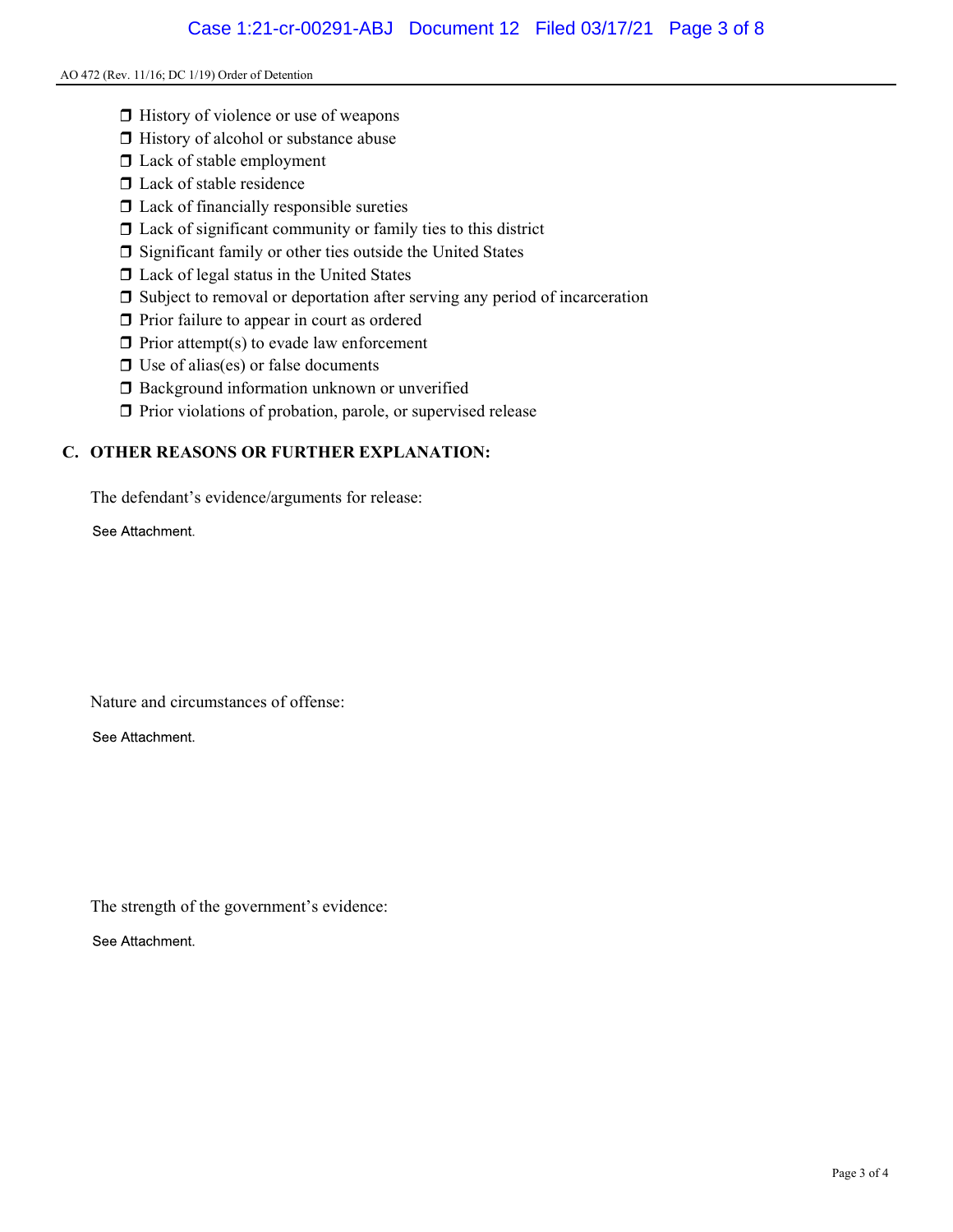The defendant's history and characteristics, including criminal history:

See Attachment.

The defendant's dangerousness/risk of flight:

See Attachment.

#### Part IV - Directions Regarding Detention

The defendant is remanded to the custody of the Attorney General or to the Attorney General's designated representative for confinement in a corrections facility separate, to the extent practicable, from persons awaiting or serving sentences or being held in custody pending appeal. The defendant must be afforded a reasonable opportunity for private consultation with defense counsel. On order of a court of the United States or on request of an attorney for the Government, the person in charge of the corrections facility must deliver the defendant to a United States Marshal for the purpose of an appearance in connection with a court proceeding.

Date:

03/17/2021

Beyl A. Yord !

Beryl A. Howell Chief Judge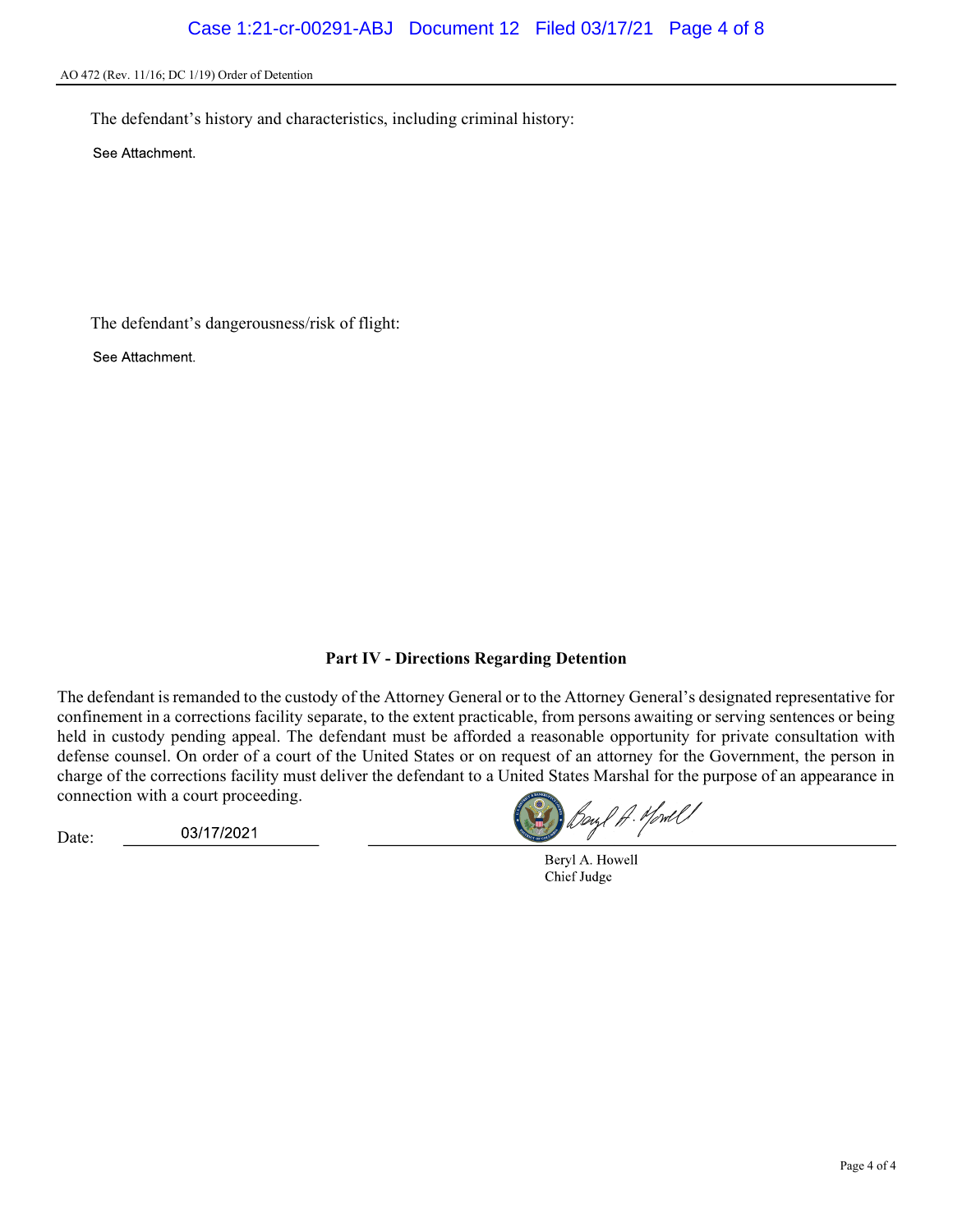*United States v. Sibick*, 21 MJ 297

# **ATTACHMENT TO ORDER OF DETENTION PENDING TRIAL, PART III. C: Consideration of Defendant's evidence/arguments for release and 18 U.S.C. § 3142(g) Factors**

### (1) The Nature and Circumstances of the Offense:

The nature and circumstances of the offense heavily weigh in favor of detention. Defendant is charged with three felonies, plus two misdemeanor violations, and faces up to 15 years imprisonment, Crim. Compl., ECF No. 1, based on his alleged offense conduct of enthusiastically participating in the assault on the Capitol on January 6, 2021, to stop the constitutionally mandated process of counting electoral votes. Rather than being deterred by the presence of law enforcement and police activity to block entry into the Capitol building, defendant took a video of himself yelling "Just got tear-gassed, but we're going, baby, we're going! We're pushing forward now!" Gov't's Mem. Supp. Detention ("Gov't's Mem.") at 6, ECF No. 8. After being involved in a mob surge to enter one entryway into the Capitol building, defendant stepped away to be "refreshed," and then proceeded to be involved in the assault on Metropolitan Police Department ("MPD") Officer M.F. underlying each of his three felony offenses.

While the MPD officer was being assaulted by a mob—with injuries severe enough to require hospitalization—defendant ripped the officer's badge and radio from the officer's vest. Gov't's Mem. at 5, 11. Defendant then took the badge and radio back to Buffalo when he left the scene. *Id.* at 15–16.

Over the course of the next seven weeks, defendant tried to hide incriminatory evidence of his involvement in the assault by burying the badge and apparently throwing away the police radio, and repeatedly lied to law enforcement about his involvement in the assault on Officer M.F., undercutting defendant's statement during the investigation that he was trying to help the officer. *See* Crim. Compl., Statement of Facts at 11, ECF No. 1-1. In his first interview, on January 27, 2021, defendant was not honest about reaching Officer M.F. and stated simply that he tried to reach the officer and pull him away. Gov't's Mem. at 14. Next, on February 2, defendant called one of the agents who had interviewed him and indicated that his previous statements were accurate and that he did not participate in the assault on the officer. *Id.*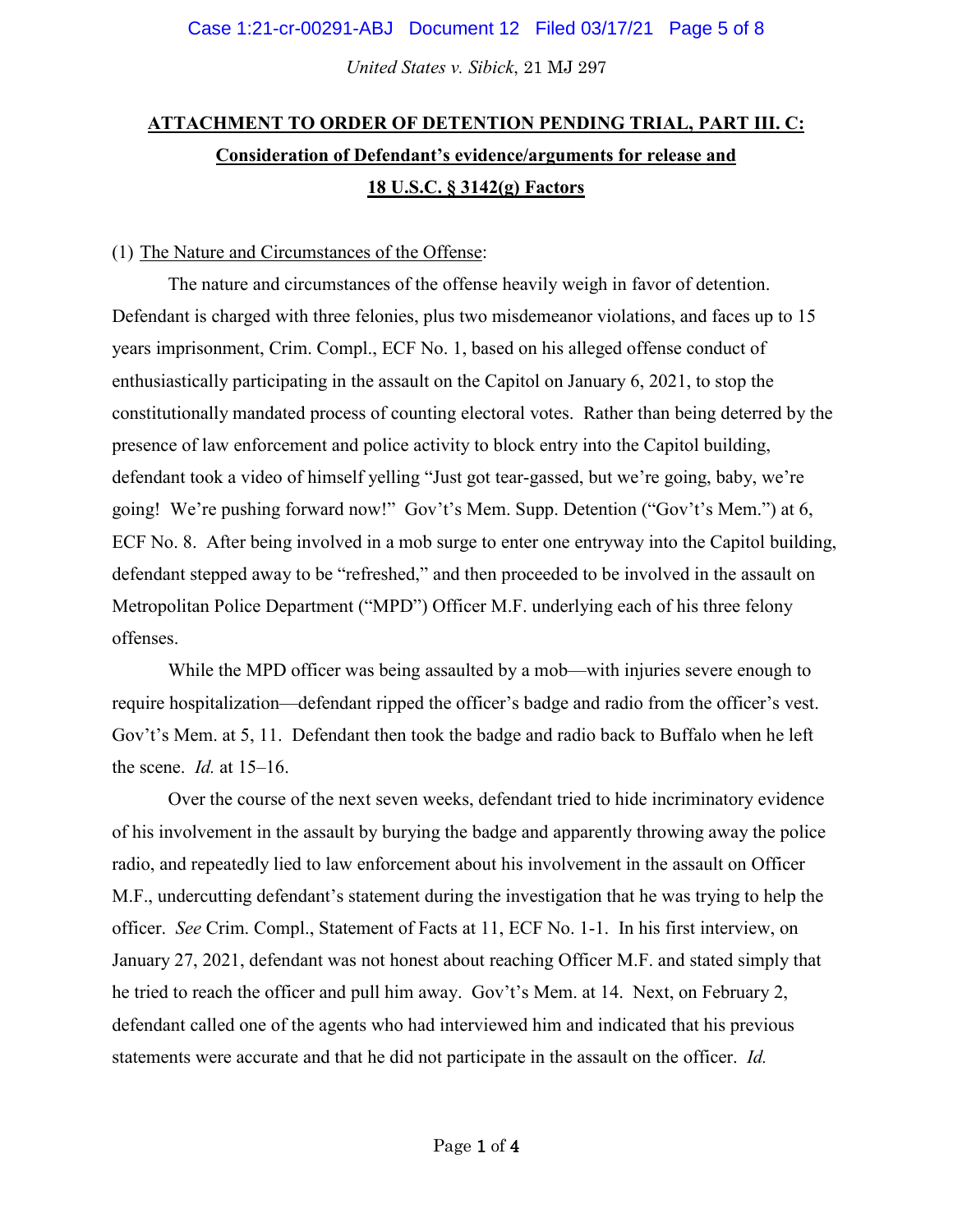#### Case 1:21-cr-00291-ABJ Document 12 Filed 03/17/21 Page 6 of 8

*United States v. Sibick*, 21 MJ 297

On February 23, FBI agents interviewed defendant again after observing defendant in footage taken from the officer's body-worn camera ("BWC"). *Id.* Faced with the BWC footage, defendant admitted to grabbing the officer's badge and radio but claimed that he was trying to help the officer, as supported by his claim that he pushed the "emergency orange button" on the officer's radio. *Id.* at 14–15. Defendant's story then changed, several times during the interview. First, he said that he dropped the radio and badge. Next, he said that he took the items, but dropped them in a trash can on Constitution Avenue in Washington, D.C. Finally, he said that he took them back to Buffalo and when on his way to take the items to the FBI became afraid of being arrested and threw them into a dumpster. *Id.* at 15. Data from the radio indicates that the emergency button on the radio was not pressed until eighteen minutes after defendant took the radio and sixteen minutes after the officer had been pulled to safety and collapsed unconscious. *Id.* at 16–17.

On February 25, an agent sent defendant a "ruse email" stating that the security cameras around the dumpster where defendant said he had discarded the stolen police badge and radio were going to be checked to confirm defendant's story. *Id*. at 15. The next day, defendant admitted that he had not discarded the badge in the dumpster but had instead buried it in his backyard. That night, defendant returned the badge covered in dirt to the agent. *Id.* at 15–16.

#### (2) The Weight of the Evidence Against the Person:

The weight of the evidence against the defendant is overwhelming and heavily favors detention. The government has video footage, including BWC footage, and many photos of defendant from the assault on the Capitol. The photos and videos show defendant enthusiastically participating in the riot, posing with a Capitol Police riot shield, joining a mob assaulting an MPD officer, and using the opportunity to rip from the officer his badge and his lifeline to help, his police radio. The government also recovered evidence—the badge—directly from defendant.

#### (3) The History and Characteristics of the Person:

The history and characteristics of the defendant also weigh in favor of detention. Defendant's criminal history includes six arrests and five convictions, with a 2015 conviction for failure to stop or respond for a police command, which had included a dismissed charge for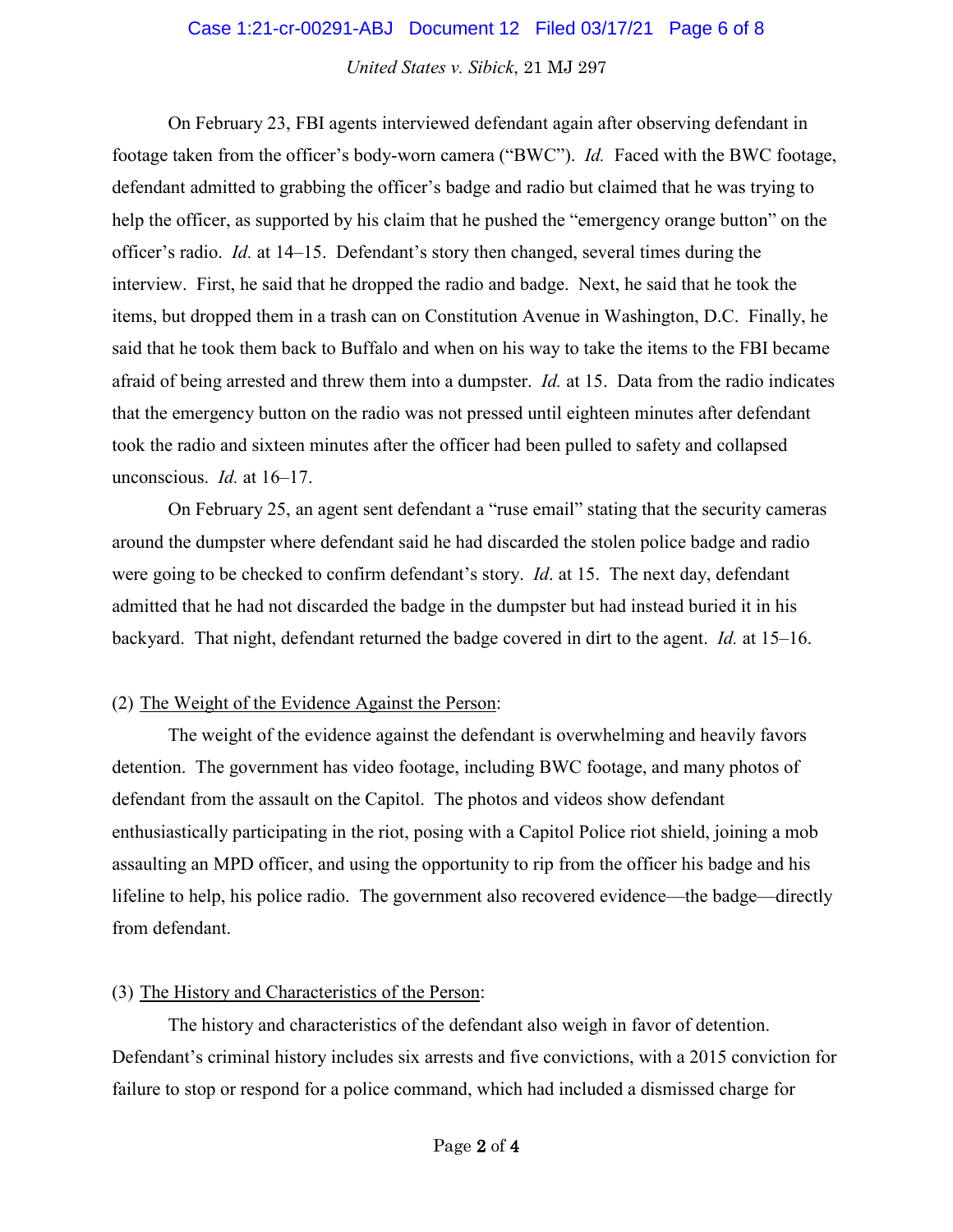#### Case 1:21-cr-00291-ABJ Document 12 Filed 03/17/21 Page 7 of 8

*United States v. Sibick*, 21 MJ 297

carrying a concealed firearm. Gov't's Mem. at 23. Defendant also repeatedly lied and misled law enforcement regarding his conduct during the riot at the Capitol and afterwards. The video posted by defendant on January 7, 2021 shows a lack of remorse regarding his actions the previous day, stating that "the people are mad" and that "the people had spoken." Defendant further stated that "what happened yesterday is a disgrace," which, in context, appears to refer to the lack of success of the riots the previous day. Defendant notes that he was employed in a nursing home prior to this case and has no history of substance abuse or addiction, Def.'s Resp. to Gov't's Mot. for Appeal of Release Order ("Def's Resp.") at 8, ECF No. 9, but this factor still weighs in favor of detention.

## (4) The Nature and Seriousness of the Danger to Any Person or the Community that Would be Posed by the Person's Release**:**

The nature and seriousness of the danger to the community posed by the defendant's release also weighs in favor of detention. Defendant was part of the mob assault on the Capitol in which people lost their lives and Congress's constitutional task of counting electoral college votes was disrupted. More than that, however, and most significantly, defendant appears to have joined in a terrible assault on a police officer, who was dragged into the crowd, beaten and tasered, and had his police property stolen. Defendant was responsible for stealing the officer's badge and police radio. Even if there is no evidence at this time that defendant was directly responsible for the officer's injuries, as the government notes, the radio that defendant stole was Officer M.F.'s "lifeline to call for help." Gov't's Mem. at 21. Defendant's vigorous participation in different aspects of the mob violence at the Capitol and assault of and theft from an officer indicates that defendant poses a threat to others and to the community if released. Defendant's misrepresentations, lies, and lack of remorse raise questions about defendant's willingness to abide by release conditions.

Defendant argues that his lack of violent action over the previous two months and his lack of planning, coordination, and leadership suggest that he does not present an ongoing threat of violence. Def.'s Resp. at 9–10. While these factors are probative of a defendant's determination to persevere in committing acts of political violence, *see United States v. Chrestman*, Case No. 21-mj-218 (BAH), 2021 WL 765662, at \*15–16 (D.D.C. Feb. 26, 2021), they are not dispositive in every case. The particular offense conduct at issue here, compounded